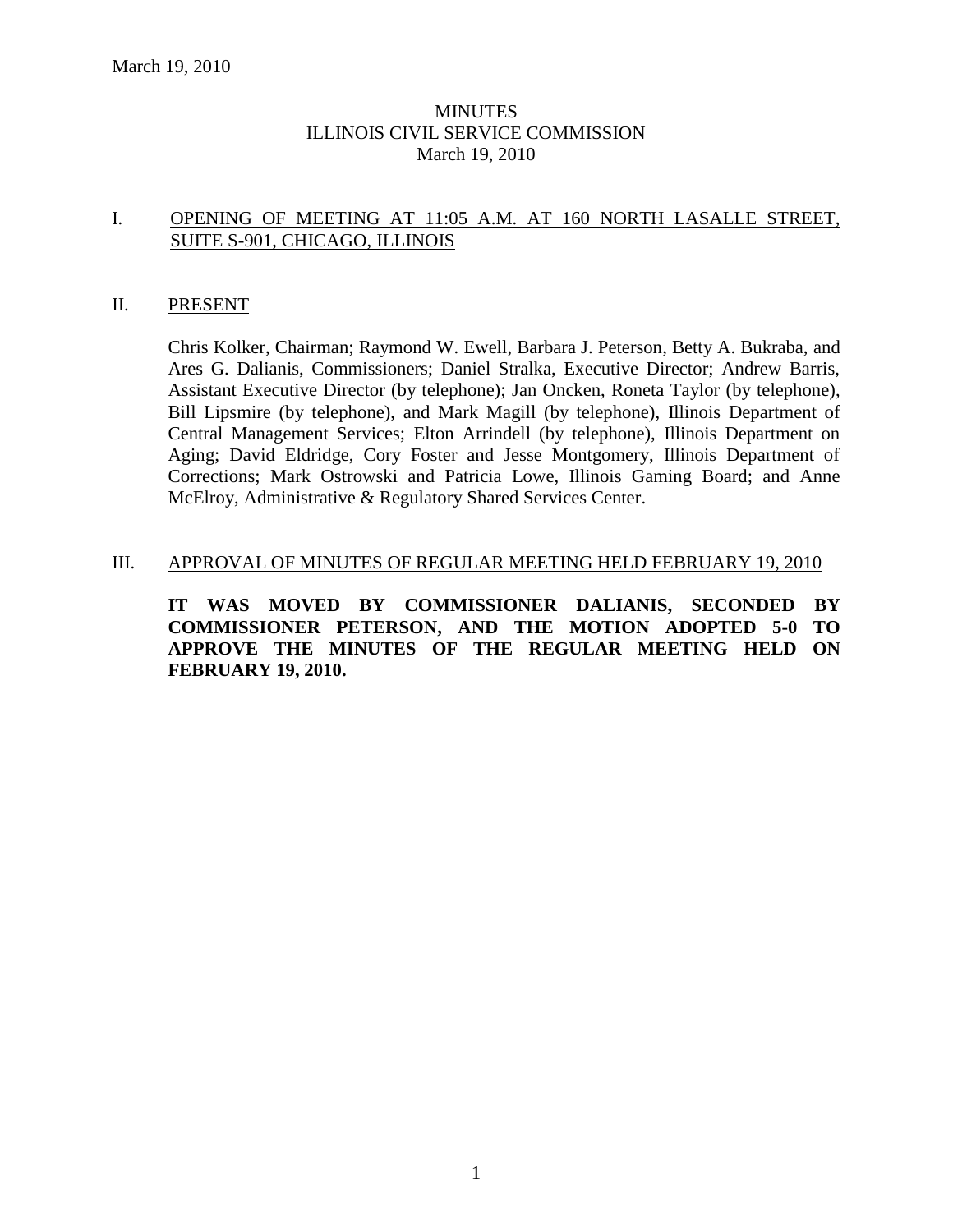#### IV. **EXEMPTIONS UNDER SECTION 4d(3) OF THE PERSONNEL CODE**

# A. Report on Exempt Positions

| Agency | Total<br><b>Employees</b> | No. of Exempt<br>Positions |
|--------|---------------------------|----------------------------|
|        |                           |                            |
|        |                           |                            |
|        |                           |                            |
|        |                           |                            |
|        |                           |                            |
|        |                           |                            |
|        |                           |                            |
|        |                           |                            |
|        |                           |                            |
|        |                           |                            |
|        |                           |                            |
|        |                           |                            |
|        |                           |                            |
|        |                           |                            |
|        |                           |                            |
|        |                           |                            |
|        |                           |                            |
|        |                           |                            |
|        |                           |                            |
|        |                           |                            |
|        |                           |                            |
|        |                           |                            |
|        |                           |                            |
|        |                           |                            |
|        |                           |                            |
|        |                           |                            |
|        |                           |                            |
|        |                           |                            |
|        |                           |                            |
|        |                           |                            |
|        |                           |                            |
|        |                           |                            |
|        |                           |                            |
|        |                           |                            |
|        |                           |                            |
|        |                           |                            |
|        |                           |                            |
|        |                           |                            |
|        |                           |                            |
|        |                           |                            |
|        |                           |                            |
|        |                           |                            |
|        |                           |                            |
|        |                           |                            |
|        |                           |                            |
|        |                           |                            |
|        |                           |                            |
|        |                           |                            |
|        |                           |                            |
|        |                           |                            |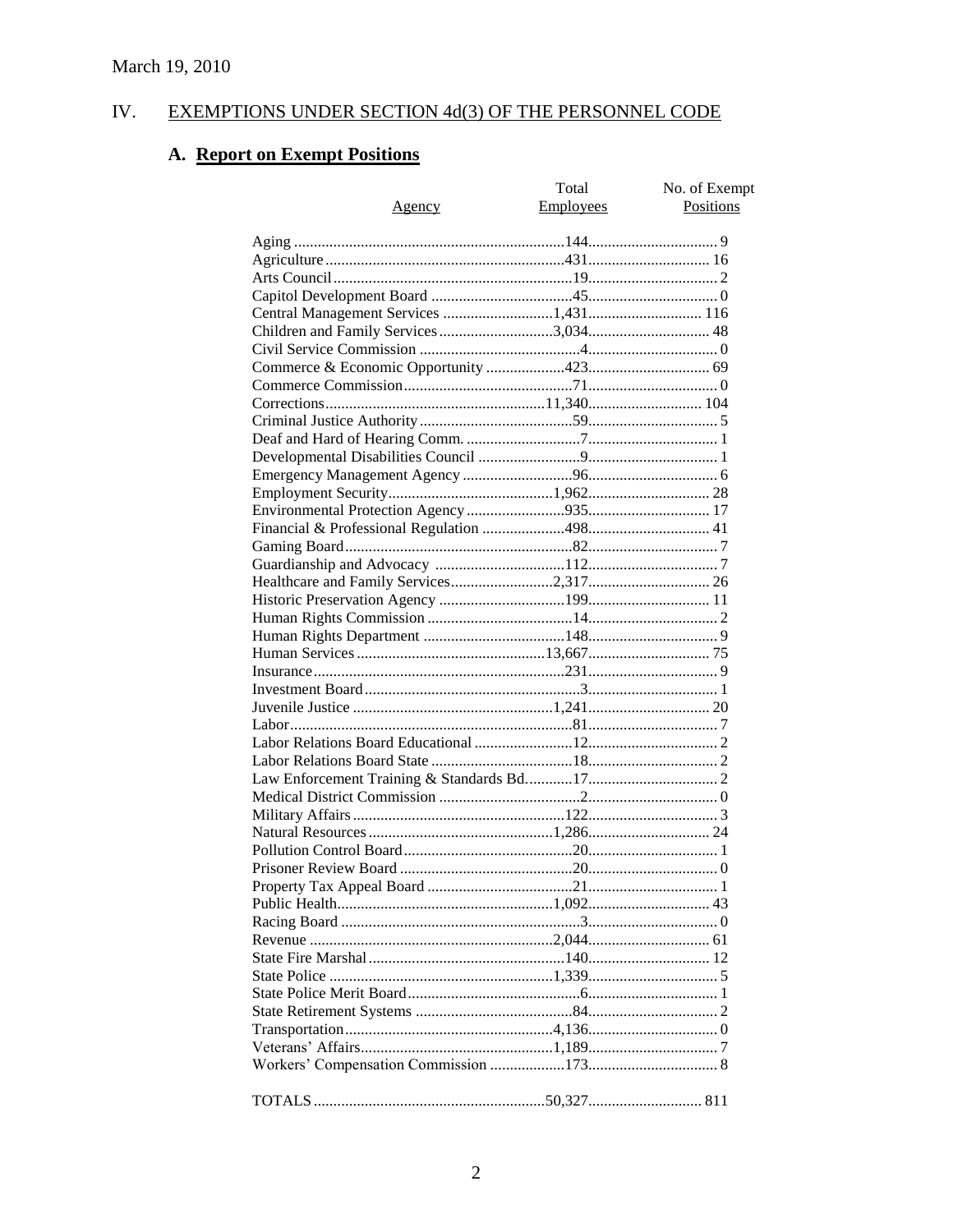## **B. Governing Rule - Jurisdiction B Exemptions**

- a) Before a position shall qualify for exemption from Jurisdiction B under Section 4d(3) of the Personnel Code, the position shall be directly responsible to:
	- 1. The Governor, or
	- 2. A departmental director or assistant director appointed by the Governor, or
	- 3. A board or commission appointed by the Governor, or
	- 4. The head of an agency created by Executive Order, or the director or assistant director of an agency carrying out statutory powers, whose offices are created by the Governor subject to legislative veto under Article V, Section 11, of the Constitution of 1970, which agency head, director, or assistant director may themselves be subject to exemption under Section 4d(3), or
	- 5. In an agency having a statutory assistant director, a deputy director exercising full line authority under the director for all operating entities of the agency, provided the statutory role of assistant director is vacant or is assigned clearly distinct and separate duties from the deputy director and as a colleague to him, or
	- 6. A line position organizationally located between the director and/or assistant director and a subordinate statutorily exempt position(s), provided the position proposed for exemption has line authority over the statutory exempt position(s), or
	- 7. The elected head of an independent agency in the executive, legislative, or judicial branch of government.
- b) If a position meets the above criterion, it must, in addition, be responsible for one or more of the following before it shall be approved as exempt:
	- 1. Directs programs defined by statute and/or departmental, board, or commission policy or possess significant authority when acting in the capacity of a director of programs to bind the agency.
	- 2. Makes decisions in exercising principal responsibility for the determination or execution of policy which fix objectives or state the principles to control action toward operating objectives of one or more divisions, such decisions being subject to review or reversal only by the director, assistant director, board, or commission.
	- 3. Participates in the planning and programming of departmental, board, or commission activities, integrating the plans and projections of related divisions, and the scheduling of projected work programs of those agencies.

\* \* \*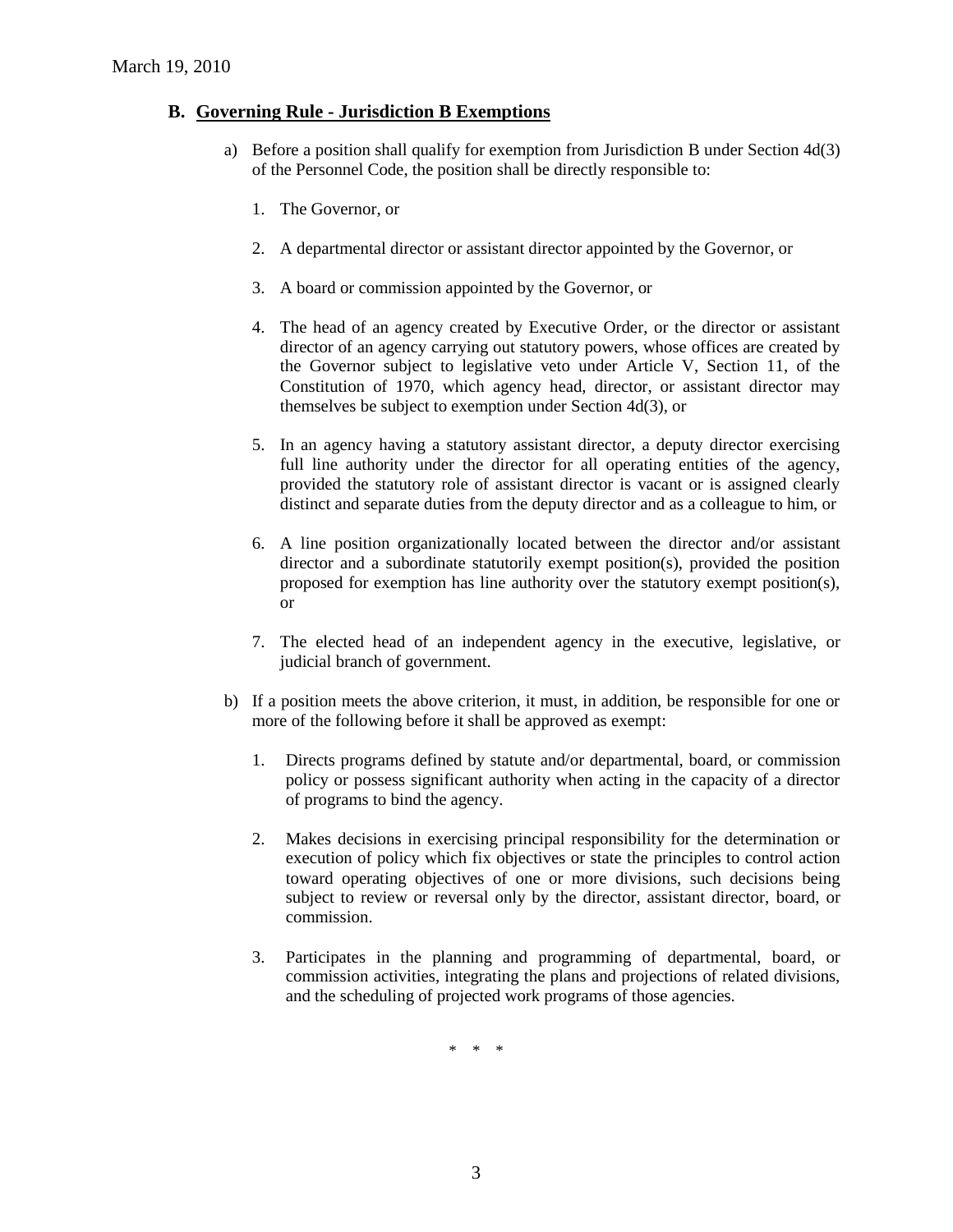## **C. Requests for 4d(3) Exemption and Proposed Rescissions**

As to Item C, Executive Director Stralka reported that this request is for the Public Safety Officer Liaison at the Department of Corrections and was continued from last month. The Department of Corrections submitted a new position description and the position now reports to the Director.

This position has principal policy responsibility for the Policy and Directive Program of the agency. This program is responsible for researching, developing, and maintaining all internal policies, procedures, rules, and administrative directives of the agency. These rules and administrative directives go to every program and function of the agency. It is an attorney position, only the second one the agency is requesting a principal policy exemption for. The clarification of the position description changed this position's reporting responsibility as well as its programmatic scope. Its initial position description was limited to meritorious good time and electronic detention programs. For these reasons, Staff recommended approval of this request.

David Eldridge, Chief of Staff for Department of Corrections, added that the position plays an important role in the rulemaking function of the agency. Chairman Kolker asked if this is the equivalent of a policy function. David Eldridge responded that the position is involved in the Meritorious Good Time program as well as functioning as a liaison to the Governor's Office. Chairman Kolker questioned whether this program limitation is adequate to support a principal policy exemption. Cory Foster, Senior Policy Advisor, clarified the agency's response by noting that the position's rulemaking responsibilities are not limited by program but extend to all the agency's programs.

- $\bullet$ As to Item D1, Executive Director Stralka reported that this request is for the Statewide Supervisor of Adult Transitional Centers, a position that reports to the Chief of Parole who reports to the Director of the Department of Corrections. This position is not only responsible for the six Adult Transitional Centers but also oversees half of the Northern Parole Region. Several months ago, the agency abolished three 4d(3) exempt positions in Parole. It has since determined that an additional 4d(3) exempt position is needed to maintain adequate program control. As these functions had previously served to justify principal policy exemption for the abolished positions, Staff recommended approval of this request. Staff did have concerns that the agency may seek to reinstate other previously abolished positions, but the agency indicated it has no such plans at this time. The agency representatives concurred, but noted that as Department of Corrections continues to reorganize that it may return to the Commission seeking principal policy exemption for positions in the future. Chairman Kolker encouraged the agency to work with Commission Staff early on in this process to identify any problematic positions. As to this request, Jesse Montgomery noted for the Commission that the Parole Division itself has 470 employees monitoring 33,000 parolees and referred to this program as an agency unto itself.
- The agency withdrew Item D2 prior to the meeting.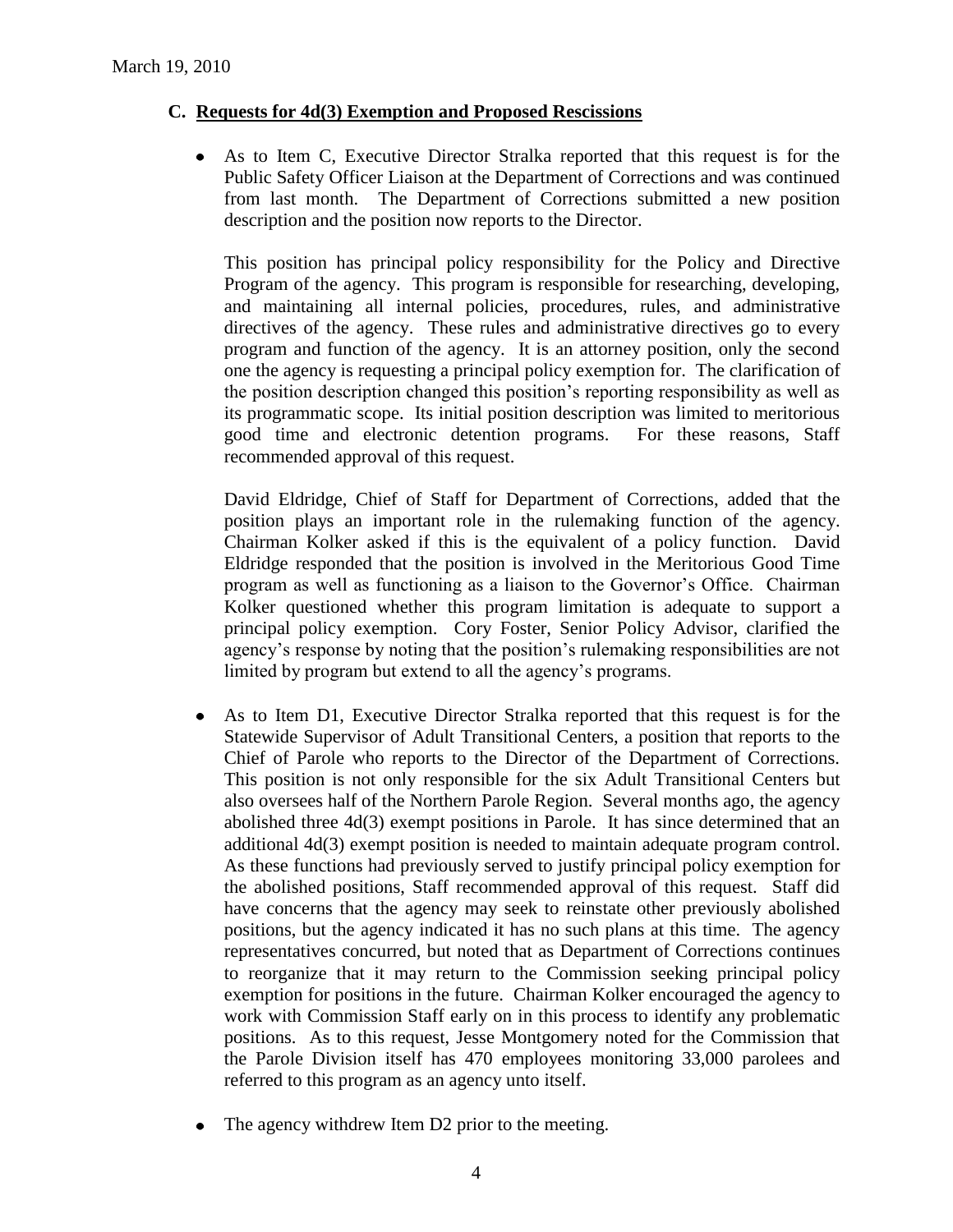$\overline{a}$ 

- As to Item E, Executive Director Stralka reported that this request is for the Division Manager of the Circuit Breaker/Pharmaceutical Assistance program for the Department on Aging, a position that reports to the Deputy Director who in turn reports to the Director. This position has principal policy responsibility for the overall management of the statutory Circuit Breaker program which provides property tax relief and pharmaceutical assistance to over 325,000 applicants each year. This program was transferred to the Department on Aging five years ago. For these reasons, Staff recommended approval of this request. Elton Arrindell, Executive Assistant to the Director, concurred with Staff's presentation.
- As to Item F, this request is for the Bureau Chief of Operations for the Illinois  $\bullet$ Emergency Management Agency, a position that reports to the Director. It has principal policy responsibility for managing the statewide emergency communications system. It directs the State Emergency Operations Center and Telecommunications Center. These programs are central to the core mission of the agency. For these reasons, Staff recommended approval of this request.

## **IT WAS MOVED BY COMMISSIONER DALIANIS, SECONDED BY COMMISSIONER BUKRABA, AND THE MOTION ADOPTED 5-0 TO GRANT THE REQUESTS FOR 4D(3) EXEMPTION FOR THE FOLLOWING POSITIONS:**

#### **The following 4d(3) exemption requests were granted on March 19, 2010:**

| <b>Position Number</b>  | $40070 - 29 - 00 - 000 - 01 - 03$    |
|-------------------------|--------------------------------------|
| <b>Position Title</b>   | Senior Public Service Administrator  |
| Bureau/Division         | Director's Office                    |
| <b>Functional Title</b> | <b>Public Safety Officer Liaison</b> |
| Incumbent               | Vacant                               |
| Supervisor              | Director                             |
| Location                | <b>Cook County</b>                   |

C. Illinois Department of Corrections

D1. Illinois Department of Corrections

| <b>Position Number</b>  | 40070-29-05-150-00-01                                        |
|-------------------------|--------------------------------------------------------------|
| <b>Position Title</b>   | Senior Public Service Administrator                          |
| Bureau/Division         | Parole                                                       |
| <b>Functional Title</b> | <b>Statewide Supervisor of Adult Transitional Centers</b>    |
| Incumbent               | Vacant                                                       |
| Supervisor              | Chief of Parole who reports to the Assistant Director who in |
|                         | turn reports to the Director                                 |
| Location                | <b>Cook County</b>                                           |

<sup>&</sup>lt;sup>1</sup> The Commission was notified on March 3, 2010 that effective February 16, 2010 the position number for the Public Safety Officer Liaison was changed from 40070-29-00-200-10-01 to 40070-29-00-000-01-03.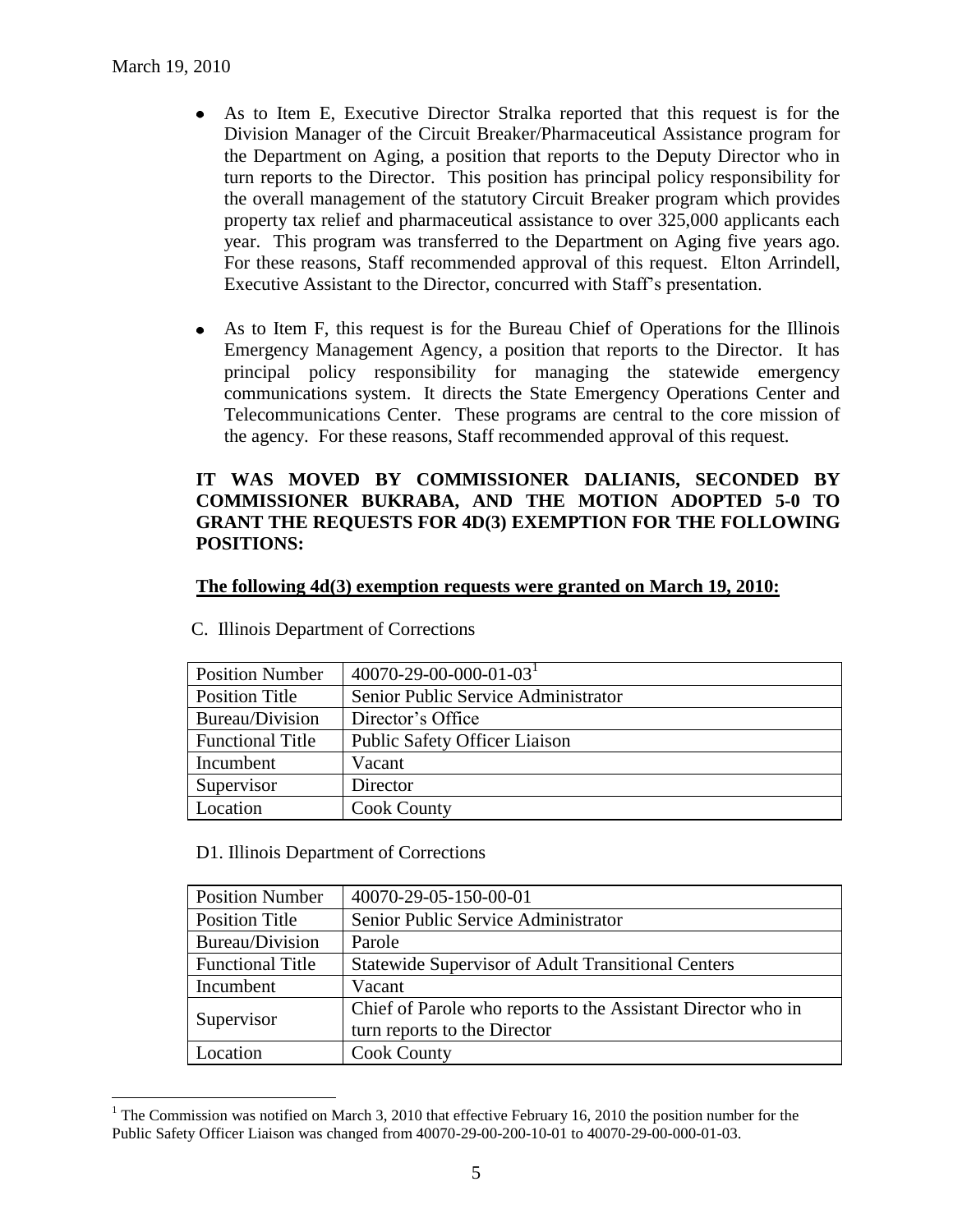| <b>Position Number</b>  | 40070-47-70-000-00-01                       |
|-------------------------|---------------------------------------------|
| Position Title          | Senior Public Service Administrator         |
| Bureau/Division         | Circuit Breaker/Pharmaceutical Assistance   |
| <b>Functional Title</b> | Manager                                     |
| Incumbent               | Vacant                                      |
| Supervisor              | Deputy Director who reports to the Director |
| Location                | <b>Sangamon County</b>                      |

E. Illinois Department on Aging

F. Illinois Department of Emergency Management Agency

| <b>Position Number</b>  | 40070-50-17-500-00-01               |
|-------------------------|-------------------------------------|
| Position Title          | Senior Public Service Administrator |
| Bureau/Division         | <b>Bureau of Operations</b>         |
| <b>Functional Title</b> | <b>Chief of Operations</b>          |
| Incumbent               | <b>James Watts</b>                  |
| Supervisor              | Director                            |
| Location                | <b>Sangamon County</b>              |

## V. CLASS SPECIFICATIONS

**The following class titles were submitted for creation by the Director of Central Management Services:**

Position Titles:

Gaming Special Agent

Gaming Senior Special Agent

Gaming Special Agent Trainee

Staff Analysis: Assistant Executive Director Barris questioned the composition of the proposed new classes in that there were three candidates in the Gaming Special Agent Trainee class, four candidates projected for the Gaming Special Agent class, and 24 candidates for Gaming Senior Special Agent classes. In sum, that might mean there would be 24 supervisors for only seven subordinate positions. Bill Lipsmire from Central Management Services explained that Article 19 of the AFSCME Master Contract provided for advancement over time from the original positions of the Revenue Senior Special Agents – the classes from which the candidates were coming. Due to the fact that the agency wanted to fill these positions immediately through direct entry of qualified candidates and also adhere to the AFSCME collective bargaining agreement, the new class specifications were created in the same manner and composition as the Revenue Special Agent, Senior Special Agent, and Special Agent Trainee classes. Mark Magill from Central Management Services noted that a team leader is not the equivalent of a supervisor so that an employee may actually "lead" another with the same position title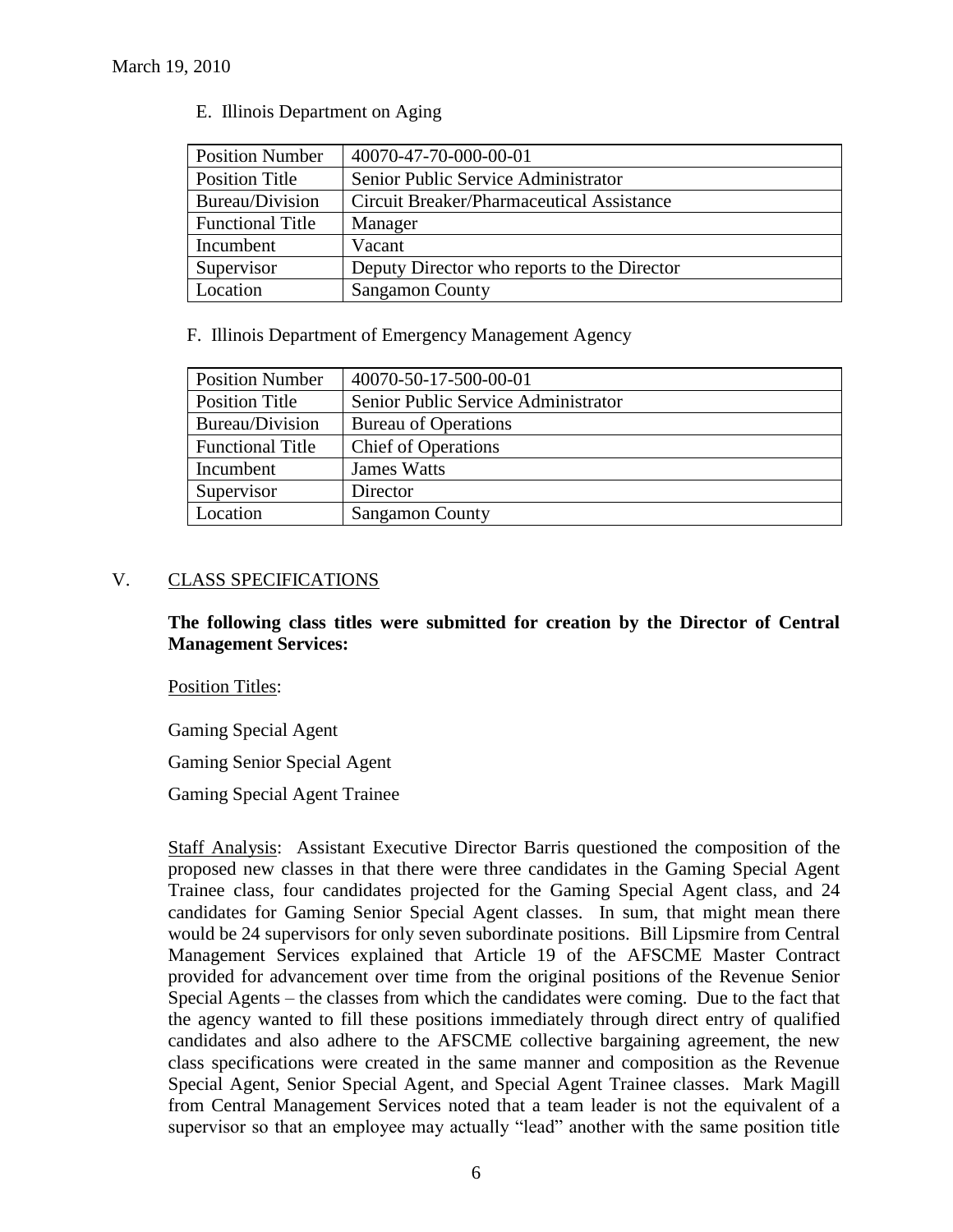and that is acceptable. Chairmen Kolker asked if the positions had been funded. Mark Ostrowski, Executive Director of the Gaming Board, indicated that these were non-GRF funded positions. Commissioner Peterson asked about the duties of the position and the programs goals. Mark Ostrowski provided a brief history of the creation of the Gaming Board and its regulatory responsibilities. This included noting that its staff consists of both former Department of Revenue employees as well as current employees of the Illinois State Police. This is significant since it requires the Gaming Board to operate under two separate collective bargaining agreements. Ostrowski further explained that there were approximately 13,000 entities with liquor licenses at issue with nine different categories of applicants and the goal of the new Video Gaming Program was to create a centralized, specific system of control and tracking of video gaming in the establishments that participated. The Gaming Board needs qualified employees to carry out these functions, but the existing position titles available were insufficient to accomplish this purpose which necessitated the creation of these new titles. Ostrowski also explained that the proposed classes would additionally allow for the direct entry of candidates from the Illinois State Police in addition to new candidates. The unions agreed to the proposed new classes.

## **IT WAS MOVED BY CHAIRMAN KOLKER, SECONDED BY COMMISSIONER DALIANIS, AND THE MOTION ADOPTED 5-0 TO APPROVE THE CREATION OF THE FOLLOWING CLASS TITLES TO BE EFFECTIVE APRIL 1, 2010:**

**Gaming Special Agent** 

**Gaming Senior Special Agent**

**Gaming Special Agent Trainee**

**IT WAS MOVED BY COMMISSIONER DALIANIS, SECONDED BY COMMISSIONER PETERSON, AND THE MOTION ADOPTED 5-0 TO DISAPPROVE ANY CLASS SPECIFICATIONS RECEIVED BY THE COMMISSION NOT CONTAINED IN THIS REPORT TO ALLOW ADEQUATE STUDY.** 

#### VI. MOTION TO GO INTO EXECUTIVE SESSION

**IT WAS MOVED BY COMMISSIONER PETERSON, SECONDED BY COMMISSIONER DALIANIS, AND BY ROLL CALL VOTE THE MOTION ADOPTED 5-0 TO HOLD AN EXECUTIVE SESSION PURSUANT TO SUBSECTIONS 2(c)(1), 2(c)(4), AND 2(c)(11) OF THE OPEN MEETINGS ACT.** 

| <b>KOLKER</b>   | YES  | <b>EWELL</b>    | <b>YES</b> |
|-----------------|------|-----------------|------------|
| <b>PETERSON</b> | YES. | <b>DALIANIS</b> | YES        |
| <b>BUKRABA</b>  | YES. |                 |            |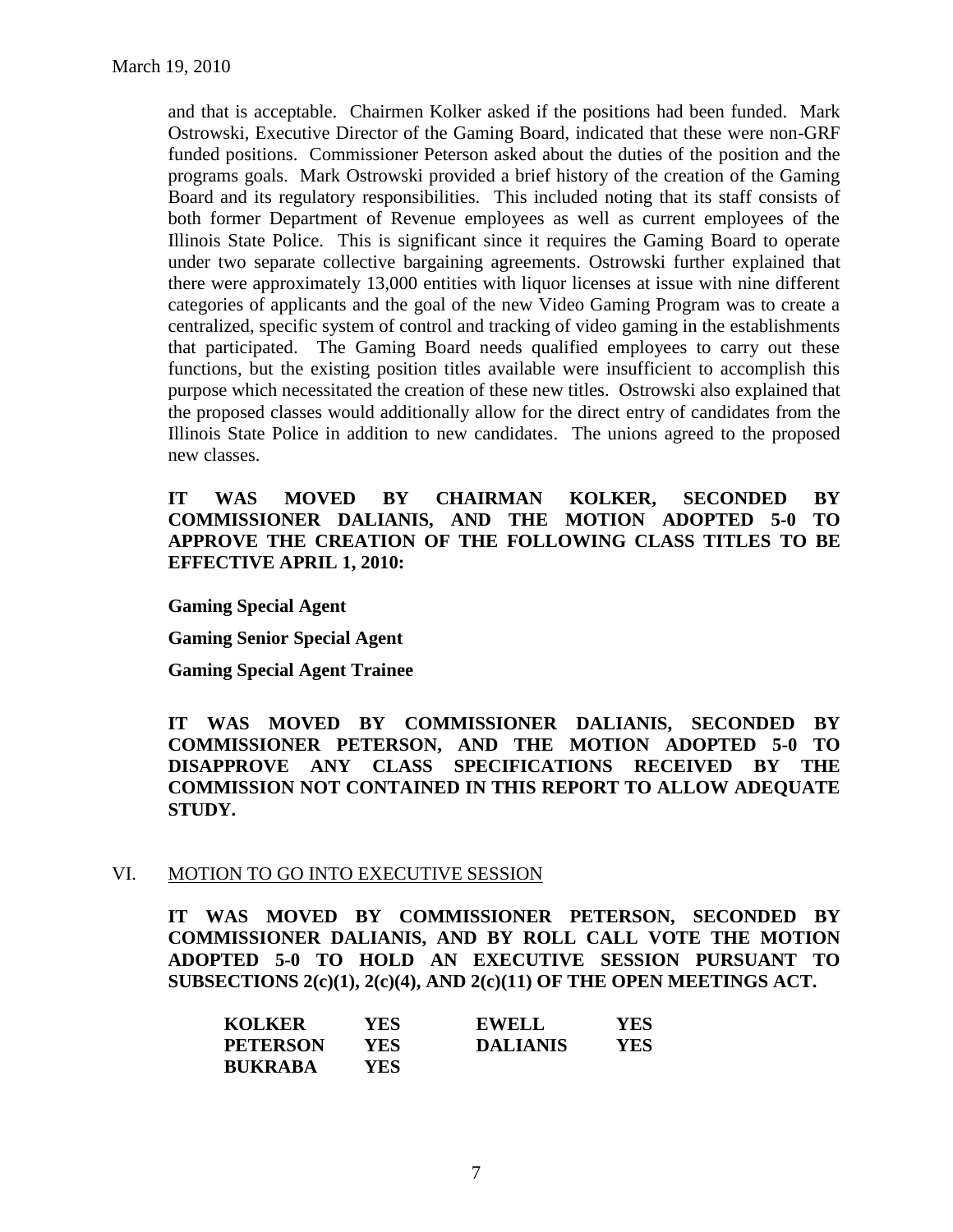#### VII. RECONVENE MEETING

Upon due and proper notice the regular meeting of the Illinois Civil Service Commission was reconvened at 160 N. LaSalle Street, Suite S-901, Chicago, Illinois at 11:48 a.m.

#### PRESENT

Chris Kolker, Chairman; Raymond W. Ewell, Barbara J. Peterson, Betty A. Bukraba, and Ares G. Dalianis Commissioners; Daniel Stralka, Executive Director; and Andrew Barris, Assistant Executive Director (by telephone).

#### VIII. NON-MERIT APPOINTMENT REPORT

The Personnel Code permits non-merit appointments for a limited period of time, i.e., emergency appointments shall not exceed 60 days and shall not be renewed, and positions shall not be filled on a temporary or provisional basis for more than six months out of any twelve-month period. Consecutive non-merit appointments are not violative of the Code; however, they do present a possible evasion of merit principles and should be monitored. Set forth below is the number of consecutive non-merit appointments made by each department. These statistics are from the Department of Central Management Services' Consecutive Non-Merit Report.

| Agency                                  | 1/31/10 | 2/28/10        | 2/28/09 |
|-----------------------------------------|---------|----------------|---------|
| Aging                                   |         |                |         |
| Agriculture                             |         | 0              |         |
| <b>Central Management Services</b>      |         | O              |         |
| <b>Children and Family Services</b>     |         |                |         |
| Commerce and Economic Opportunity       |         | 0              |         |
| <b>Criminal Justice Authority</b>       |         | 0              |         |
| <b>Employment Security</b>              |         | 3              |         |
| <b>Healthcare and Family Services</b>   |         |                |         |
| <b>Historic Preservation Agency</b>     |         |                |         |
| <b>Natural Resources</b>                |         | $\mathfrak{D}$ |         |
| <b>State Police</b>                     |         | O              |         |
| Transportation                          | 21      | 21             | 17      |
| <b>Workers' Compensation Commission</b> |         |                |         |
| Totals                                  |         | 34             | 33      |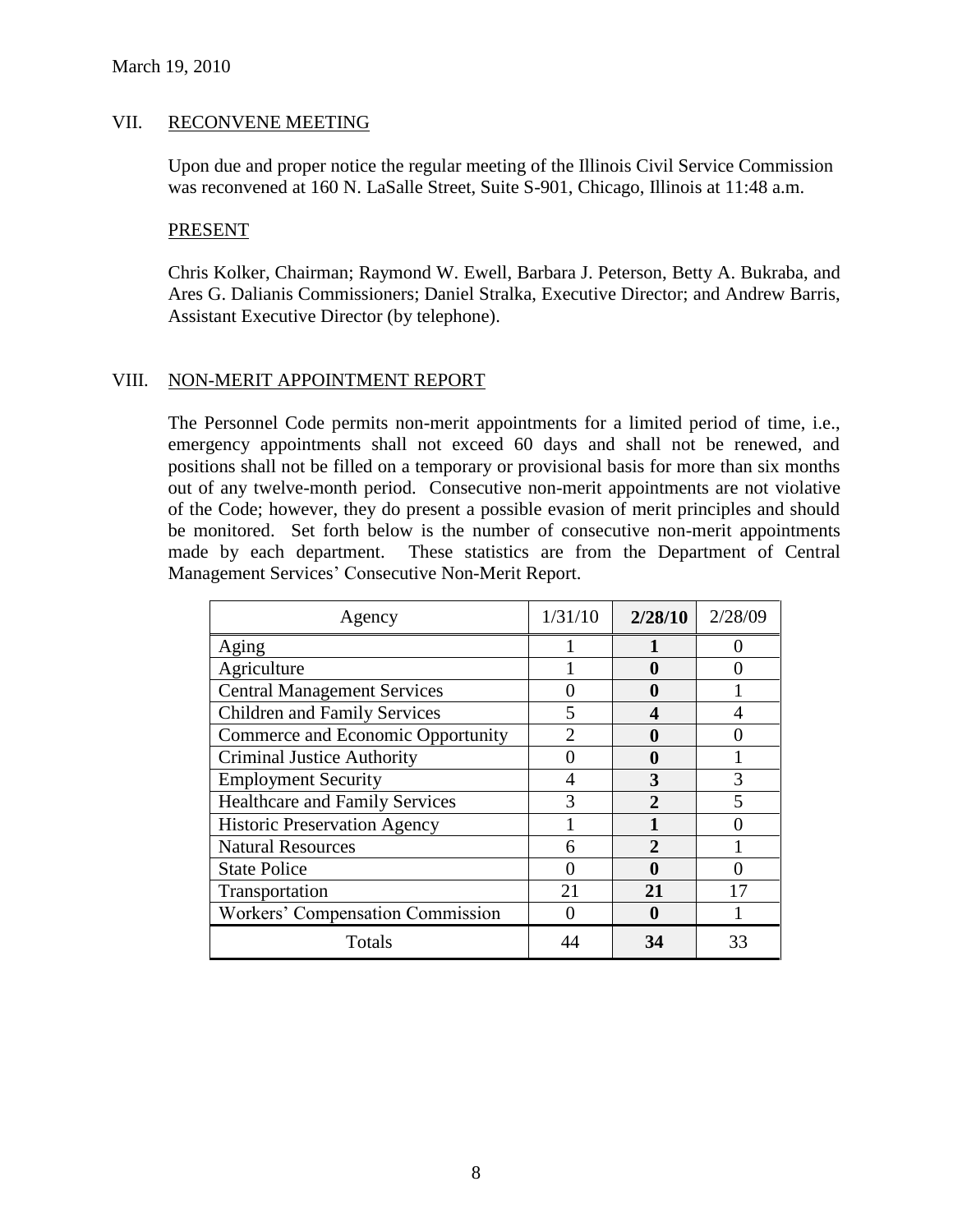## IX. REMANDED APPEAL OF BENNIE WILLIAMS, JR.<sup>2</sup>

## **DA-54-08**

| Employee  | Bennie Williams, Jr.                                          | <b>Appeal Date</b>                 | 06/16/08                                                                        |
|-----------|---------------------------------------------------------------|------------------------------------|---------------------------------------------------------------------------------|
| Agency    | <b>DOT</b>                                                    | <b>Decision Date</b>               | 12/05/08                                                                        |
| Type      | Discharge                                                     | ALJ                                | Daniel Stralka                                                                  |
| Change(s) | Threat of violence in the<br>workplace; disruptive<br>conduct | <b>Court Decision</b><br>on Remand | Charges are partially proven<br>and warrant discipline other<br>than discharge. |

**THIS MATTER HAVING BEEN REMANDED BACK TO THE CIVIL SERVICE COMMISSION BY ORDER FROM THE CIRCUIT COURT OF COOK COUNTY DATED MARCH 4, 2010 FOR THE COMMISSION TO IMPOSE AN APPROPRIATE DISCIPLINE OTHER THAN DISCHARGE, AND HAVING READ THE COURT DECISION AND RECONSIDERED THE RECOMMENDED DECISION OF THE ADMINISTRATIVE LAW JUDGE DATED DECEMBER 5, 2008, IT WAS MOVED BY COMMISSIONER DALIANIS, SECONDED BY COMMISSIONER EWELL, AND BY ROLL CALL VOTE OF 5-0, THE MOTION AFFIRMED AND ADOPTED THAT THE PARTIALLY PROVEN CHARGES WARRANT A 90-DAY SUSPENSION AS AN APPROPRIATE DISCIPLINE LESS THAN DISCHARGE SO AS TO BE IN COMPLIANCE WITH THE CIRCUIT COURT'S ORDER.**

| <b>KOLKER</b>   | <b>YES</b> | <b>EWELL</b>    | YES |
|-----------------|------------|-----------------|-----|
| <b>PETERSON</b> | YES.       | <b>DALIANIS</b> | YES |
| <b>BUKRABA</b>  | YES-       |                 |     |

#### X. PUBLICLY ANNOUNCED DECISIONS RESULTING FROM APPEALS

## **DISCHARGE**

#### **DA-31-09**

 $\overline{a}$ 

| Employee  | David Kurfman                                                    | <b>Appeal Date</b>      | 02/25/09                                               |
|-----------|------------------------------------------------------------------|-------------------------|--------------------------------------------------------|
| Agency    | <b>DHS</b>                                                       | <b>Decision Date</b>    | 03/05/10                                               |
| Type      | Discharge                                                        | ALJ                     | <b>Andrew Barris</b>                                   |
| Change(s) | Unauthorized absences;<br>insubordination; conduct<br>unbecoming | Recommended<br>Decision | Charges are partially proven<br>and warrant discharge. |

 $2$  Discharge was upheld by the Commission on December 18, 2008. On Administrative Review (09 L 50046), the Circuit Court remanded the case to the Commission for imposition of appropriate discipline other than discharge.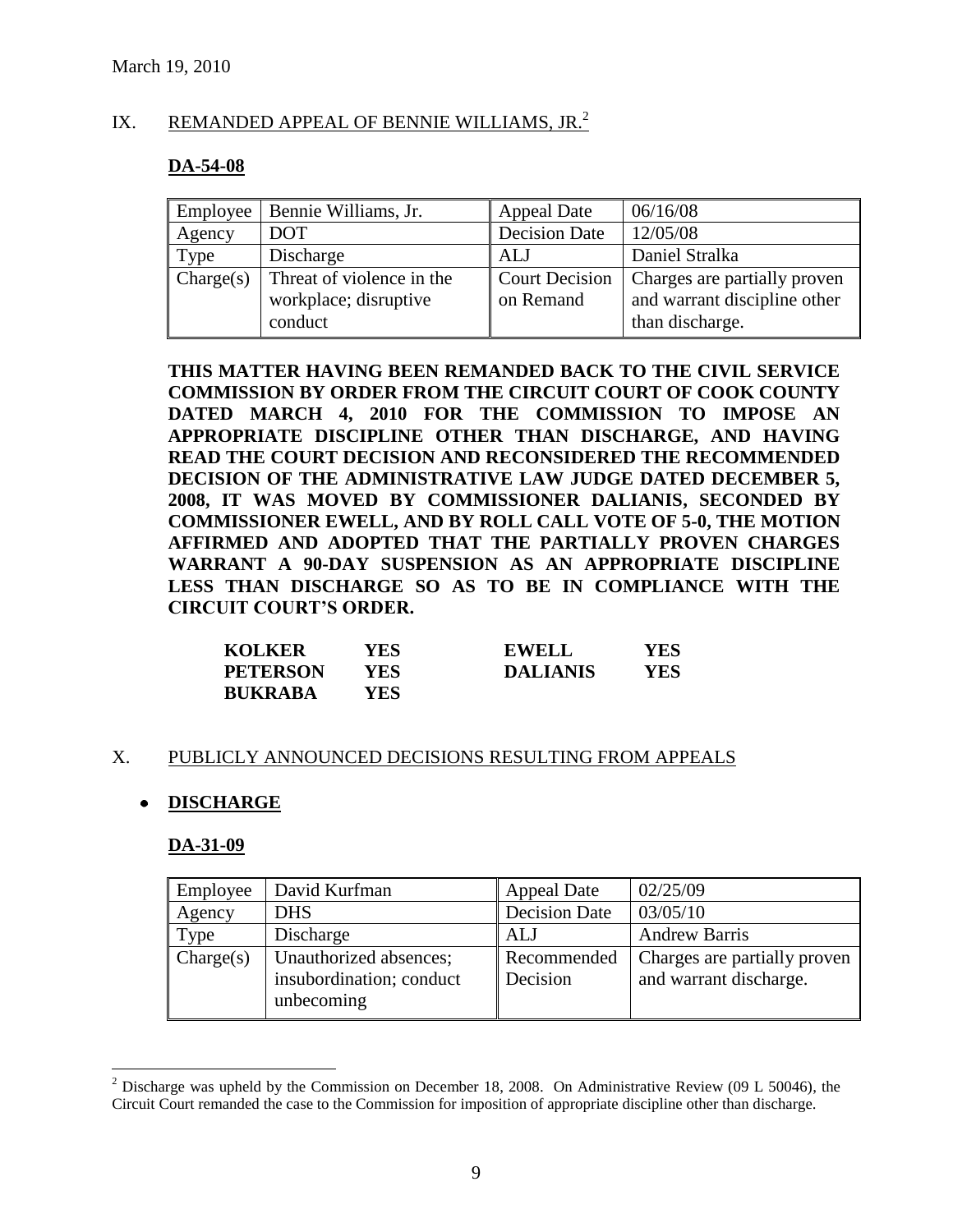**IT WAS MOVED BY COMMISSIONER DALIANIS, SECONDED BY COMMISSIONER EWELL, AND BY ROLL CALL VOTE OF 5-0, THE MOTION ADOPTED TO AFFIRM AND ADOPT THE RECOMMENDED DECISION OF THE ADMINISTRATIVE LAW JUDGE THAT THE CHARGES HAVE BEEN PARTIALLY PROVEN AND WARRANT DISCHARGE FOR THE REASONS SET FORTH IN THE RECOMMENDED DECISION DATED MARCH 5, 2010.**

| <b>KOLKER</b>   | YES. | <b>EWELL</b>    | YES. |
|-----------------|------|-----------------|------|
| <b>PETERSON</b> | YES. | <b>DALIANIS</b> | YES. |
| <b>BUKRABA</b>  | YES- |                 |      |

#### **DISCHARGE**

#### **DA-19-10**

| Employee  | Kristen M. Pool               | <b>Appeal Date</b>   | 11/16/09                  |
|-----------|-------------------------------|----------------------|---------------------------|
| Agency    | <b>DHS</b>                    | <b>Decision Date</b> | 03/05/10                  |
| Type      | Discharge                     | ALJ                  | Daniel Stralka            |
| Change(s) | Submitting a false or altered | Recommended          | Charges are partially     |
|           | physician's statement;        | Decision             | proven and warrant 60-day |
|           | unauthorized absences         |                      | suspension.               |

**IT WAS MOVED BY COMMISSIONER PETERSON, SECONDED BY COMMISSIONER EWELL, AND BY ROLL CALL VOTE OF 5-0, THE MOTION ADOPTED TO AFFIRM AND ADOPT THE RECOMMENDED DECISION OF THE ADMINISTRATIVE LAW JUDGE THAT THE CHARGES HAVE BEEN PARTIALLY PROVEN AND WARRANT 60-DAY SUSPENSION IN LIEU OF DISCHARGE FOR THE REASONS SET FORTH IN THE RECOMMENDED DECISION DATED MARCH 5, 2010.**

| <b>KOLKER</b>   | YES  | <b>EWELL</b>    | YES |
|-----------------|------|-----------------|-----|
| <b>PETERSON</b> | YES. | <b>DALIANIS</b> | YES |
| <b>BUKRABA</b>  | YES- |                 |     |

#### XI. PROPOSED REVISIONS TO CIVIL SERVICE COMMISSION RULES

**IT WAS MOVED BY COMMISSIONER PETERSON, SECONDED BY COMMISSIONER EWELL, AND BY ROLL CALL VOTE OF 5-0, THE MOTION ADOPTED TO RATIFY THE REVISIONS TO THE CIVIL SERVICE COMMISSION RULES AS APPROVED BY THE JOINT COMMITTEE ON ADMINISTRATIVE RULES AS ATTACHED.**